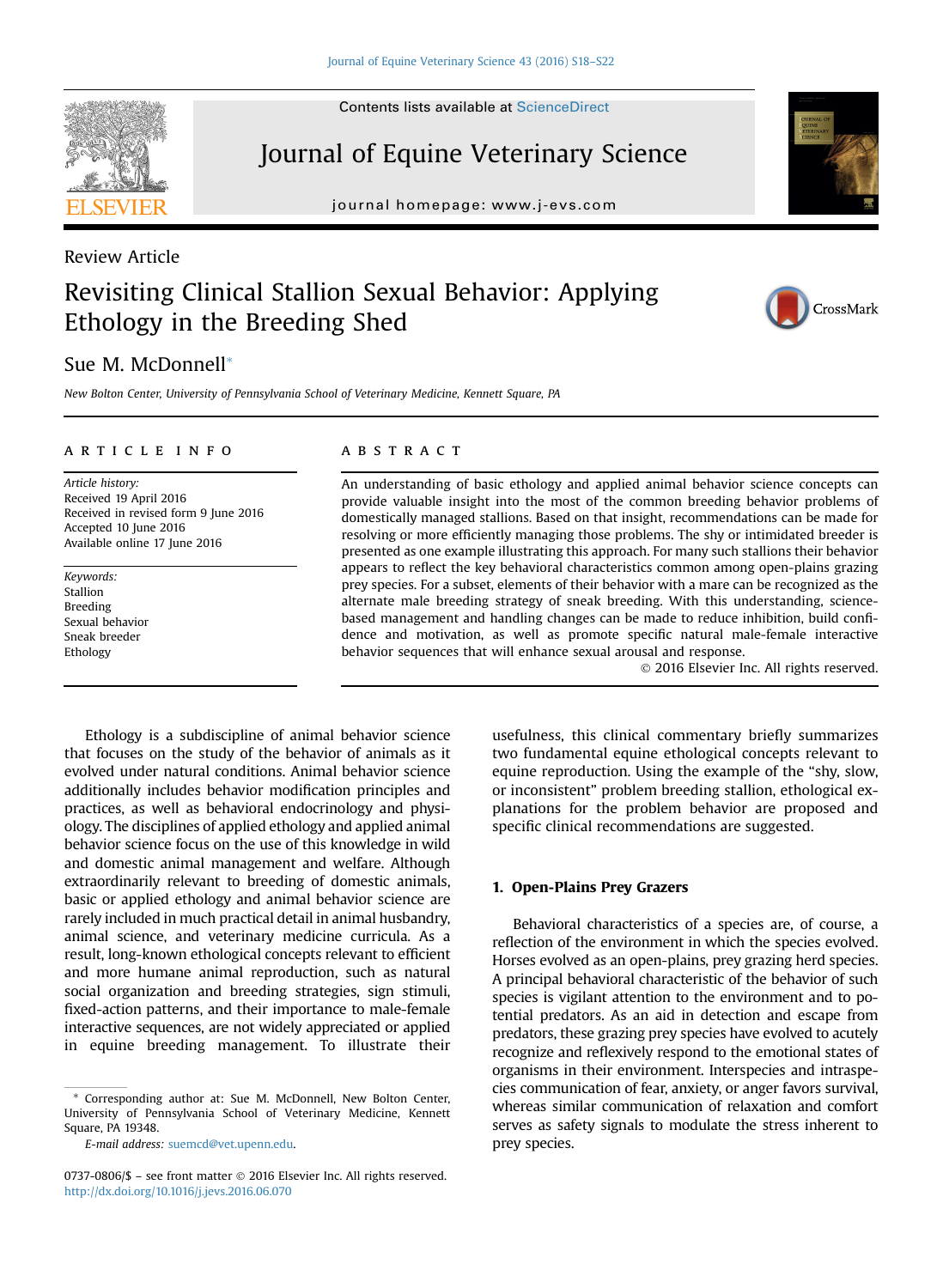For these species, any activity such as breeding or parturition, that distracts or momentarily incapacitates one or more members of the herd or draws attention to the distracted individuals, increases the risk of predation. Accordingly, precopulatory and copulatory behavior in these open-plains grazing species has evolved to be quietly inconspicuous and relatively brief.

In natural harem breeding equid social systems, stallions appear to bear the heaviest burden of vigilance and defense of the herd. In contrast to the familiar boisterous approach that is seen in domestic stallions due to the unnatural isolation or separation from mares, precopulatory interaction and copulation are relatively quiet under natural social conditions. When a harem mare is in estrus, the harem stallion closely and continuously tends that mare [\[1\]](#page-4-0). Tending involves grazing a stride or two behind the mare in estrus, following along reflexively "in step" with the mare. The stallion appears to be simultaneously focusing attention on the mare's every movement, while remaining vigilant for any potential threats. The stallion investigates and fastidiously urinates over any feces or urine voided by the mare. This close tending is interrupted only to repel an approaching threat.

A copulatory event commences with a quiet approach of the pair, usually initiated by the mare offering a gesture of invitation that appears to reflexively stimulate closer approach of the stallion. The mare's invitational gesture typically includes a pause in grazing with a slightly jerky short step forward, often along with a turn to gaze back toward the stallion. Since the stallion usually has been continuously tending and periodically interacting with the mare and her excrement, the immediate precopulatory interaction is usually quite brief and quiet. On the days approaching ovulation, the mare's behavioral indication of receptivity for copulation includes a combination of holding her head back toward her flank and relaxed flexing of one foreleg slightly off the ground. In quadrupeds, this combination of head back with one forelimb flexed is the common sign stimulus indicating receptivity, as if logically signaling "I'm not going to resist or move away." That posture, unique to the precopulatory situation, appears to initiate the fixedaction (or reflexive) mating sequence. The mare may simultaneously take a quick step aimed back toward the stallion's chest, positioning her hindquarters for mounting. Just before mounting, the stallion almost always nuzzles or lightly nips the flank and/or hocks, which appears to stimulate the mare with her head turned back to reach back to touch the stallion muzzle to muzzle. The copulatory mount with erection is often preceded by one or two brief mounts without erection, apparently as confirmation of receptivity before committed copulation. Each mount is almost always preceded by what seems to be an obligatory nose-to-nose interaction as the mare reaches her head back toward the stallion as he nuzzles or nips the flank or hock. Usually, the only vocalization of the stallion is a soft low nicker just before the copulatory mount, as if to announce to the mare the impending mount with insertion. In all equids, copulation typically involves only one mount with insertion, usually lasting about 20 seconds from insertion to ejaculation and less than 45 seconds from mount to dismount. As ejaculation commences, the stallion relaxes and remains

mounted for many seconds. As the stallion rouses from this rest, the mare usually steps forward such that the stallion slides gently down from her hindquarters to land softly to the ground. The stallion then continues closely tending the mare, investigating and covering any spilled ejaculate or urine.

Another important behavioral characteristic common among open-plains prey species is stoicism. Stoicism can easily be misunderstood as the absence of pain. It is not that the animal does not experience pain, but that the behavioral signs of pain and disability have evolved in these species to be relatively subtle and inconspicuous to predators. This is certainly the case with equids.

#### 2. Alternate Male Breeding Strategies

In ethology, male breeding strategies refer to the system by which males gain access to breeding. Examples of male breeding strategies are harem formation and maintenance, pair-bonding, establishment and maintenance of a territory, and opportunistic or sneak breeding [\[2\]](#page-4-0). Within a species, there are usually various alternate breeding strategies. Male breeding strategies are somewhat plastic, in that they can change within a population over time with changing population characteristics or environmental and social conditions. Similarly, over a breeding lifetime, a particular individual may transition from one breeding strategy to another with changing social conditions or may engage in more than one strategy during the same period. For most horse populations living under natural conditions, two breeding strategies are seen. One involves maintaining a harem and an alternate strategy is opportunistic or sneak breeding.

Much has been written about the behavior of harem and nonharem stallions and the implications for management of domestic stallions [\[3\].](#page-4-0) The alternate stallion breeding strategy of sneak breeding generally involves bachelors as opposed to established harem stallions. The usual female targets of bachelor stallion sneak breeding are young fillies still living within their natal band or in transition from their natal band to a permanent harem band. There are certain characteristics of sneak breeding behavior that are distinct from harem breeding. As the terminology implies, sneak breeding behavior is especially quiet and stealthy, so as to avoid interruption and eviction by harem stallions or other opportunistic competitors. Vocalization of any type, even the low soft nicker "announcement" of imminent mounting, is rare. Sneak breeding is typically limited to only one or a few copulations that are close to ovulation, when a mare's fertility is greatest and attention-getting resistance may be less likely. This is in contrast to harem stallion style breeding, which occurs many times per day as a mare's receptivity permits.

Another characteristic of sneak breeding is behavioral and morphologic "disguises," such as juvenile and feminine postures and appeasement behaviors. In horses, juvenile behaviors of sneak breeders can include play fighting with juveniles on the edge of the harem band and object play with the tail of the mare similar to that seen in foals and yearlings dawdling at foot. Appeasement postures include the submissive nursing posture and champing. Feminine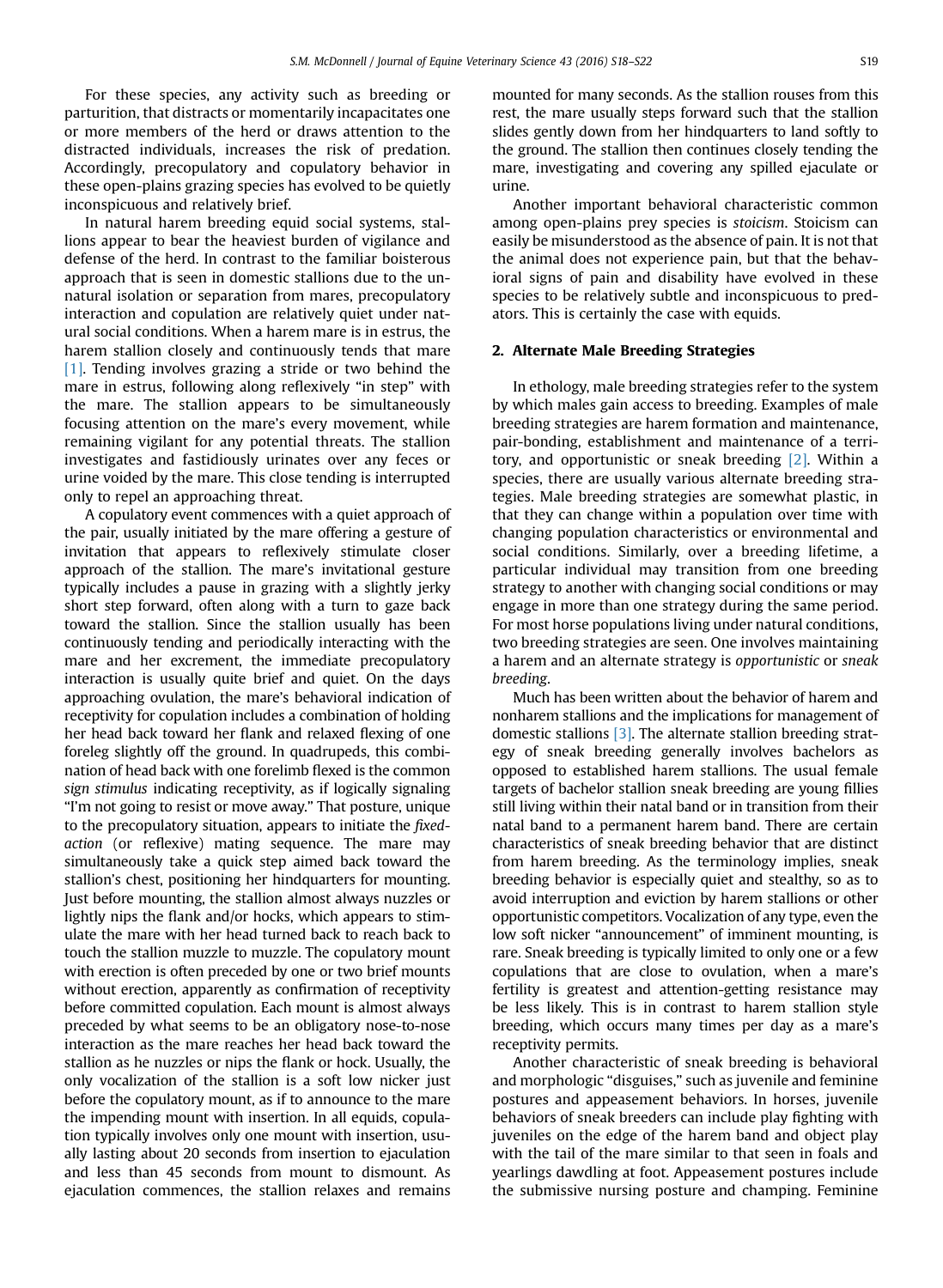postures of sneak breeding stallions include a quiet gait with head low with relaxed neck and tail posture (as opposed to the strutting arched neck posture of a stallion during sexual approach or intermale interactions) typical of relaxed grazing mares than of a mature stallion.

#### 3. Example of the Shy, Slow, or Inconsistent Domestic Breeding Stallion

Among domestically bred stallions, one of the common types of breeding behavior problems involves low interest, slow arousal, or inconsistent response. These stallions are typically described by any combination of terms such as shy, quiet, slow, "low libido," tentative, finicky, easily distracted ("bird watchers"), playful with the handler, or aggressive with the mare or handler in spite of low sexual response. These stallions may show classic approach-avoidance motivational conflict behaviors, as if wanting to, but afraid to breed. Observable signs of this state include an "anxious eye" facial expression, tongue extensions, licking, chewing, yawning, and defecation, none of which are normally expressed in a breeding context. These stallions may quietly achieve erection, but detumesce at the slightest distraction. Some have slow or variable interest and response when initially being introduced to breeding, and then, after one or two successful breedings, proceed to consistently maintain adequate, or even excellent, interest, arousal, and response. Others continue as experienced breeders with a tendency for generally low, slow, or inconsistent interest, arousal, and response. The most challenging subset are those stallions that show no or little interest with most mares, but occasionally respond instantaneously, quickly, and quietly with particular mares, just as a sneak breeder under natural conditions "bides his time," as if waiting for conditions to be just right before taking the risk. It is common for these stallions to tend to lapse into playful nipping of the mare or handler, and if disciplined for nipping while forced to stay near the mare, the aggression may become less playful and more sour or savage.

The ethological characteristics of open-plains grazers and behaviors characteristic of the alternate sneak breeding strategy can provide valuable insight into problematically low or inconsistent sexual interest, arousal, or response of a domestically managed stallion. An appreciation of the specific behaviors exhibited can not only help to differentiate the specific ethological root cause of a problem behavior, but can then usually inspire simple and effective management interventions. That understanding can also guide the clinician when considering management changes and pharmacologic aids. For example, significant discomfort that can logically affect breeding behavior is often difficult to recognize. Moreover, the importance of discomfort as a factor in tentative or reluctant breeding behavior is often underestimated, particularly for novice breeders who have not yet gained confidence with the various suboptimal conditions of the domestic breeding environment. So, a wise first step in evaluating breeding behavior problems in stallions, particularly slow starting novice stallions, is to aggressively evaluate and attempt to alleviate any potential sources of discomfort. Examples of commonly unrecognized sources of physical discomfort that can adversely affect sexual interest and response include sore feet, sore back, dental discomfort, gastric ulcers, and respiratory issues. Direct observation of the horse in real time may not be as revealing of discomfort as evaluating a videotaped sample of the horse at rest in a stall without people present [\[4\]](#page-4-0). Video samples with alternating periods with and without people in the vicinity can be especially useful in identifying subtle behavioral signs of discomfort in contrast to appearing comfortable whenever people approach. Another advantage of video is that, when viewed in fast forward, the rapid repetition tends to make subtle discomfort behaviors more obvious.

Another example of an ethology-based recommendation for domestic stallions concerns the ability for interspecies communication of fear and anxiety, or alternatively, relaxation and confidence. Especially for slow, insecure stallions, breeding behavior often appears especially affected by the emotional states of people and other animals in their environment. Thus, a reasonable recommendation is for quiet, calmly confident stallion handling teams skilled in nonconfrontational low-stress, low-fear, and primarily positive handling methods. This is particularly the case for stallions with behavioral indications of the alternate sneak breeding strategy. It can logically be assumed that any fear, anger, frustration, and disappointment of handlers or observers will likely be perceived by the stallion, adding to his tentativeness. Similarly, calm confidence with minimal active attention to the stallion will likely improve his confidence. It is also helpful to avoid exposure to other animals that may be stressed, including the stimulus mare or any nearby horses that, for example, may be emitting stress vocalizations.

There are many additional examples of ethology-based recommendations that can be helpful for slow novice or experienced stallions and particularly for stallions that appear to be in the sneak breeder mode. Based on clinical experience, the following are examples of the most generally useful recommendations.

- a. Housing the stallion as far away as possible from other stallions and with as much exposure as possible to mares generally increases sexual interest. Testosterone levels generally rise naturally with removal from stallions and exposure to mares. Although direct continuous access in a safely designed pasture breeding arrangement may be the most efficient option, in most situations, managers are reluctant to consider turning a stallion out with mares. Housing a stallion along a safe fence line with mares in an adjacent pasture or in a stable with mares in stalls all around is a good second choice for most stallions. In that case, it can be helpful to expose the stallion to the urine and feces of cycling mares by moving urine-soiled bedding or feces to the stallion as many times per day as possible.
- b. In addition, it can be further helpful to provide the stallion opportunity to express dominance behavior toward obviously more submissive males. Yearling colts or quiet geldings with the problem breeder positioned between them and mares will often elicit behavior indicating that the problem stallion is showing dominant social behavior toward the submissive males. Examples of these dominance behaviors include periodic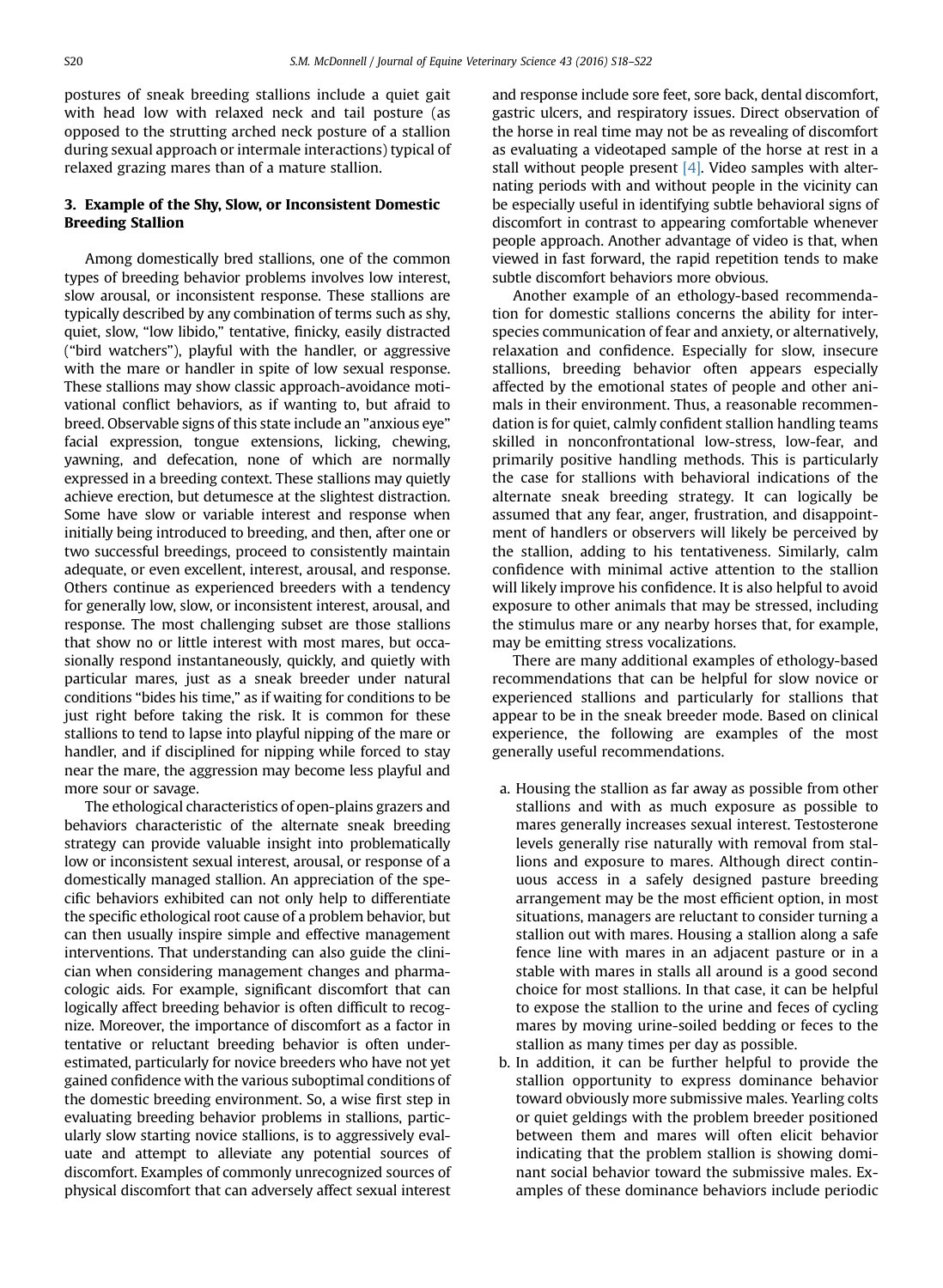posturing and head threats directed toward those submissive males or marking the common boundary with fecal piles.

- c. Insecure stallions typically do progress most efficiently when breeding is done in the stallion's familiar housing area. Bringing the mare to the stallion, rather than the stallion to the mare, is also often helpful. Alternately, a breeding area out of the sight, sound, or residual odors of other mature stallions will likely be less intimidating than a common breeding area used by other stallions.
- d. Naturally cycling mares (without luteolytic or ovulation induction agents) that are close to ovulation almost always elicit a greater response than ovariectomized mares or intact cycling mares that have had their cycle manipulated. This is true for most stallions, but especially conspicuous with most stallions lacking confidence or with inadequate arousal and response.
- e. Use of minimal restraint on the mare will enable expression of natural postures and gestures that are more stimulating to most stallions. A lip or ear twitch not only precludes the naturally stimulating mating postures and mount invitation gesture, but often provokes a nonnaturally occurring profile with the head high, clamped tail, and ears back posture that more closely resembles an aggressive posture. Hobbles and breeding boots provoke a nonnatural goose-stepping gait that can appear startling or even threatening to any stallion when first exposed to the abnormal gait.
- f. Avoiding any washing of the mare's perineal area or wrapping her tail will present the most stimulating natural odors and appearance.
- g. Avoiding exposure to odor residues of other stallions on any mares to be used as stimulus mares or mares to be bred will limit risk of intimidation. While it is tempting to evaluate estrus by exposure or test mounting by other stallions, the residual stallion odors can logically be threatening to an insecure stallion.
- h. To initiate and maintain the stallion's sexual focus on the mare, try moving the mare slowly forward ahead of the stallion, in short steps with slightly jerky stops that mimic the grazing movement of an estrus mare, while allowing the stallion to freely follow a stride or two behind her in the manner that simulates the natural tending behavior of a stallion with an estrus mare. After a minute or so of this simulated tending, allow the mare to turn her head back to express the natural invitation gesture. If she does not assume that posture on her own, gently guiding her to turn her head back can often adequately simulate the invitation gesture to evoke a spark of copulatory interest from the stallion.
- i. If the stallion lapses into prolonged nipping of the mare or playful aggression with the handler or "zones out" with gazing off into the distance, yawning, or assuming a standing rest posture, initiate some behavior of the mare that naturally draws his positive attention back to her. A quick step forward or back of the mare or turn of the mare's head back toward the stallion may be effective. Reprimanding the stallion for nipping or any of these behaviors that naturally reflect the approach-avoidance conflict state is usually counterproductive. Reprimands

usually only draw focus to the handler rather than to the mare and often evoke play nipping of the handler that if not ignored can quickly accelerate to more intermale sparring behaviors including more serious biting, rearing, and striking. Even when playful, these behaviors are difficult to ignore. Reprimand of an intensity sufficient to interrupt play fighting is likely to further erode the stallion's confidence. For nipping the mare, in some instances, it can be effective to try to set a "boundary" of the lead by giving just enough slack that the stallion can almost but not quite contact the mare. This will enable the stallion to "self-check" as the slack runs out, rather than being jerked back by the handler. In addition, it is recommended to avoid the common tendency to push the stallion's head back away from the handler and to the mare's perineum. This is rarely effective at drawing the stallion's sexual focus back to the mare. Rather, in most instances, that action appears to be perceived by the stallion as another juvenile intermale play initiation gesture and so tends to provoke resumption of nipping at the handler. The same action of pushing the stallion's face toward the perineum is common when a stallion is looking bored or uninterested in the mare, usually with the same unproductive result of evoking bachelor stallion type intermale nipping behavior directed toward the handler.

- j. Mature mares may not respond well with insecure stallions. Especially until the stallion builds his confidence and shows more obvious stallion-like interest, younger and maiden mares may not only appear more responsive to the sneak breeder style, but often appear immediately more stimulating to the insecure stallion.
- k. Breeding in an open paddock with view of the horizon may be less intimidating to some stallions than an indoor confined area where the stallion may feel trapped.
- l. Allowing and encouraging one or more mounts without erection is recommended. Mounts without erection represent normal positive progression through the precopulatory sequence. If the stallion appears to get stalled with repeated mounts without erection, progress may be made by gently delaying mounting by actively redirecting the stallion's focus with an approach that often favors erection. For example, a nose-to-nose approach or standing off a short distance from the mare can sometimes promote erection in advance of mounting. As novice stallions progress, they may also mount with a reasonably rigid erection but immediately lose erection or fail to insert as if not certain what to do next. Or they may achieve erection but then not mount, even when the mare offers the invitation gestures. In such instances, it can often be helpful to manually stimulate the glans penis or apply an artificial vagina to the erect penis, which may stimulate the mounting and or thrusting reflex. With the uninterrupted positive stimulation, many will continue with well-coordinated thrusting.
- m. For a stallion that fails to maintain focus sufficient to show signs of sexual interest or arousal, it is worth trying to retreat a short distance from the mare and stand quietly with the stallion on a loose lead, with handlers acting as if they are ignoring him as he stands there appearing uninterested. Some sneak breeders are better